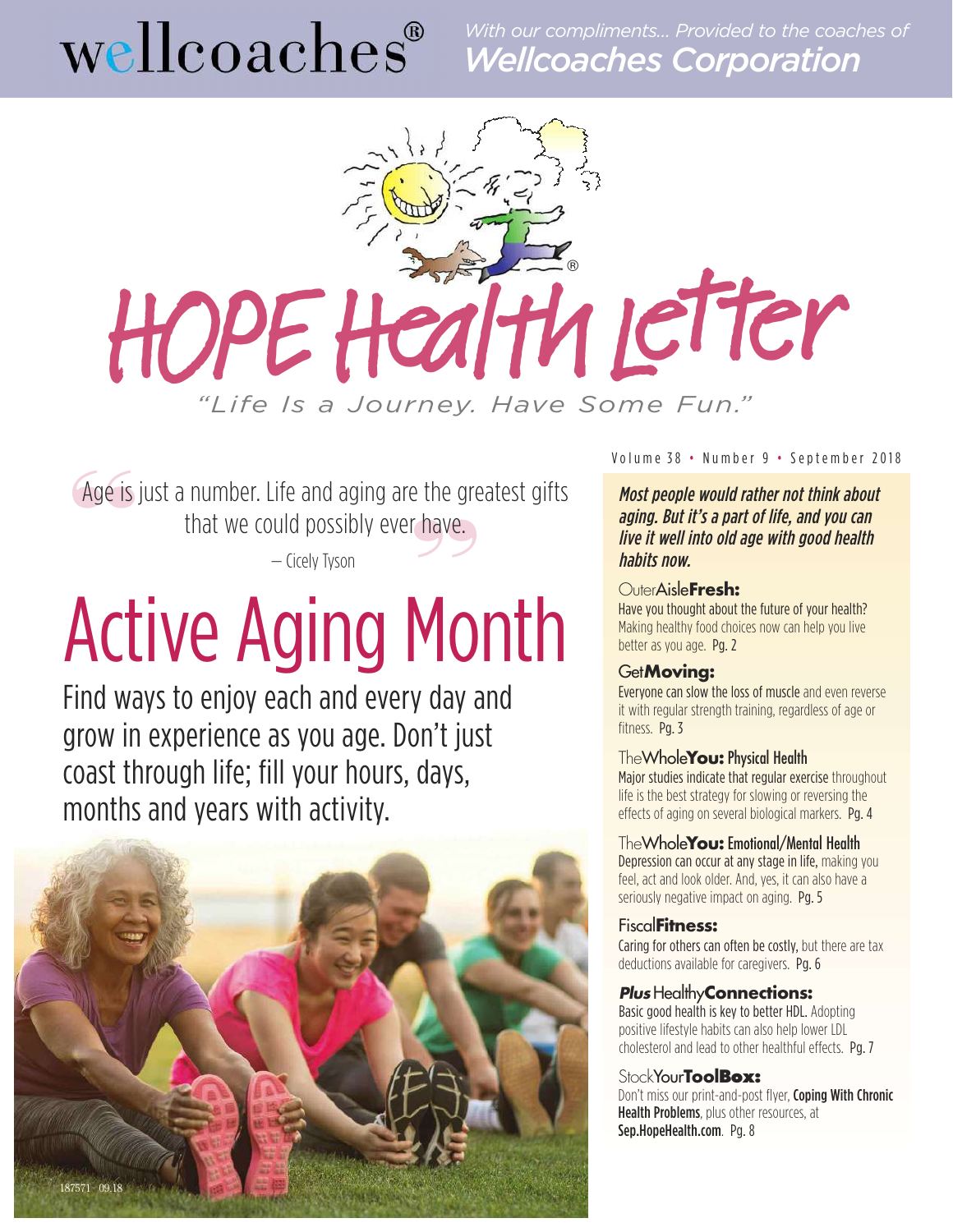<span id="page-1-0"></span>**"** I thought, you know the food and the diet thing is

**"**you're gonna deteriorate. 1 way to start yourself onto a healthy lifestyle, but if you don't move, if you don't start exercising

— Warren Cuccurullo

#### Tip of the Month: Use the ingredients list

When buying packaged foods, it's important to look past label claims and spend more time reading the ingredients list. Some claims are unregulated and may make products seem healthier than they are. Ingredients lists tell a more reliable story,so you get a better idea about what's in your food (the FDA allows rounding of amounts, e.g., 0 grams if the product contains <0.5 grams per serving of trans fats).

— Cara Rosenbloom, RD

#### Fish story

All varieties of fish and seafood have some omega-3 fats. The richest sources of this important fat are salmon, trout, mackerel, herring, sardines and tuna. When buying canned tuna, look for light yellowfin or skipjack instead of albacore. These varieties still contain beneficial omega-3 fats,but often have less harmful mercury.

— Cara Rosenbloom, RD

### OuterAisle**Fresh:** Eat well to age well Active Aging

By Cara Rosenbloom, RD

*Have you thought about the future of your health? Making healthy food choices now can help you live better as you age. Here's how:*

• To retain muscle mass: Get 25 to 30 grams of protein at every meal to keep muscles strong and prevent muscle wasting. Fish, poultry,tofu,Greek yogurt,nuts and beans are all good choices.

• To get enough fiber: Studies show that eating a high-fiber diet when you're young can help prevent heart disease later in life.Choose fiber-rich foods at every meal,such as vegetables,fruit,whole grains, beans, nuts and seeds.

• To protect your MIND: You may reduce your risk of cognitive decline and brain-related diseases such as Alzheimer's with the MIND Diet (Mediterranean-DASH Intervention for Neurodegenerative Delay diet). It emphasizes brain-boosting foods such as berries, leafy greens, olive oil, nuts, fish and beans. Learn more at [Sep.HopeHealth.com/MIND](http://Sep.HopeHealth.com/mind).

• Keep bones strong: Peak bone mass is reached by age 30,so we need to retain healthy bones with exercise and a healthy diet.Read more about good sources of the bone-building nutrients calcium and vitamin D at [Sep.HopeHealth.com/bones](http://Sep.HopeHealth.com/bones).

Invest in your health by choosing the nutritious foods listed above instead of ultra-processed foods that are high in sugar and salt.

Sources: National Institute of Arthritis and [Musculoskeletal](https://www.bones.nih.gov/health-info/bone/osteoporosis/bone-mass) and Skin Diseases[,Northwestern](https://www.northwestern.edu/newscenter/stories/2011/03/fiber-heart-disease.html) University, [WebMD,](https://www.webmd.com/alzheimers/features/mind-diet-alzheimers-disease#1) Current Opinion in Clinical Nutrition and [Metabolic](https://www.ncbi.nlm.nih.gov/pmc/articles/PMC2760315/) Care

### Perfect Hummus

- **•** 1 can (19 oz) chickpeas, rinsed and drained
- **•** ¼ cup fresh lemon juice
- 2 tbsp tahini (sesame seed paste)
- **•** 1 clove garlic, minced
- **•** 1 tbsp olive oil **•** ¼ tsp salt
- **•** 1 tsp ground cumin **•** 2-3 tbsp water

Combine chickpeas, lemon juice, tahini, garlic, oil, salt and cumin in a blender or food processor and blend. Scrape the sides and blend again. Add water as needed to reach desired consistency. Blend again until smooth. Taste for salt and adjust as needed. Serve with whole-grain pita, carrot sticks and cucumber.

Makes 6 servings. Per serving: 148 calories | 5g protein | 6g total fat | 1g saturated fat | 3g mono fat | 2g poly fat | 20g carbohydrate | 0g sugar | 4g fiber | 240mg sodium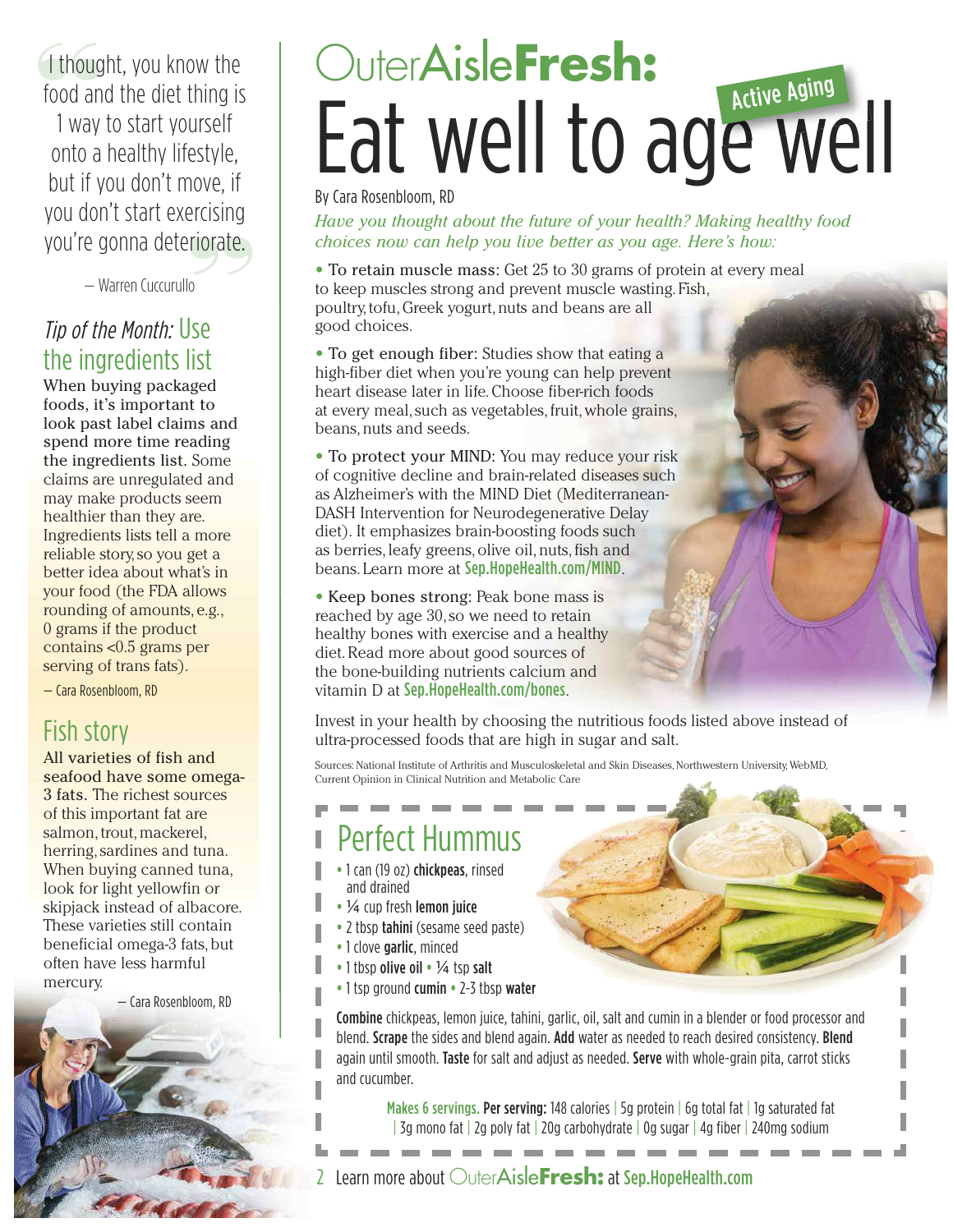<span id="page-2-0"></span>ou, ariu<br>de you.<br><sup>nble</sup> **Wothin**<br>wind Nothing's better than the wind to your back, the sun in front of you, and your friends beside you.

— Aaron Douglas Trimble

#### Exercise: booster for life

Besides eating nutritiously, no other lifestyle habit has as much impact on health and longevity as exercise. It helps you to stay active and youthful as you age, especially if you develop arthritis,which strikes nearly 60% of people of working age.Keep these exercise rewards in mind: strength, endurance, range of motion, heart health and mental function — and a lower risk of early death.Move every day: formal workouts,walking, stretching, strength train[ing,sport](https://www.cdc.gov/vitalsigns/arthritis/index.html)s play and chores. Source: CDC

#### See page 8 — StockYour**Tool[Box:](http://Sep.HopeHealth.com)**



See how you can link to **Cool Tools & Resources** to learn more about the topics in this issue.

#### [National](http://Sep.HopeHealth.com) Women's Health and Fitness Day

On Wednesday, September 26, an estimated 50,000 to 75,000 women of all ages will participate in local wellness events at more than 500 community locations across the country as part of the annual National Women's Health and Fitness Day. The 3 goals:Take charge of your health care, make smart health choices and set aside time for regular exercise. Learn more at [Sep.HopeHealth.](http://Sep.HopeHealth.com/fitnessday) [com/fitnessday](http://Sep.HopeHealth.com/fitnessday).

## Get**Moving: Active Aging** Muscle up your strength

#### Starting as early as 30, we can begin to lose muscle mass —

especially if we become more sedentary and less physical. Loss of muscle leads to frailty and loss of independence, accelerating rapidly in our 60s and 70s.However, everyone can slow the loss of muscle and even reverse it with regular strength training, regardless of age or fitness.

Even if you have chronic health conditions, don't be intimidated by muscle workouts. A moderate strength routine is 2 to 3 brief workouts a week. Get your health care provider's help in planning a routine based on your fitness level.

The many benefits of muscle workouts may surprise you. The American College of Sports Medicine credits regular strength training with improved blood glucose, blood pressure and cholesterol levels; bone mineral density; and help for pain control, depression and sleep.

[Source:American](https://journals.lww.com/acsm-healthfitness/Fulltext/2009/07000/ACSM_STRENGTH_TRAINING_GUIDELINES__Role_in_Body.7.aspx) College of Sports Medicine

# Mind-body exercise is

thriving the desire for calming<br>thrivities that also provide health and fitness benefits activities that also provide health and fitness benefits.

The most popular mind-body workouts, yoga and tai chi, are now practiced by more than 36 million Americans.Often called meditation in motion, yoga and tai chi help offset the mental and physical effects of stress.

Yoga involves breathing techniques, meditation and various physical postures that stretch the muscles.It can improve overall flexibility, joint mobility,muscle strength and stamina — and indirectly help protect heart health.

> Tai chi,originally developed for self-defense, has evolved into a graceful form of exercise that promotes energy and serenity through gentle,flowing movements.It puts minimal stress on muscles and joints, making it generally safe for all ages and fitness levels.

Ease into yoga or tai chi: Learn meditative breathing and then preview or try out a class. September is National Yoga Awareness Month, a great time to learn more at [Sep.HopeHealth.com/yoga](http://Sep.HopeHealth.com/yoga).

Sources: American Osteopathic [Association,](https://osteopathic.org/benefits-of-yoga/) [Harvard](https://www.health.harvard.edu/blog/new-survey-reveals-the-rapid-rise-of-yoga-and-why-some-people-still-havent-tried-it-201603079179) Health, Mayo [Clinic](https://www.mayoclinic.org/healthy-lifestyle/fitness/in-depth/yoga-3-easy-ways-to-get-started/art-20269955?reDate=11072018)

[Source:](http://www.fitnessday.com/women/) Health Information Resource Center

#### 3 Learn more about Get**Moving:**at [Sep.HopeHealth.com](http://Sep.HopeHealth.com)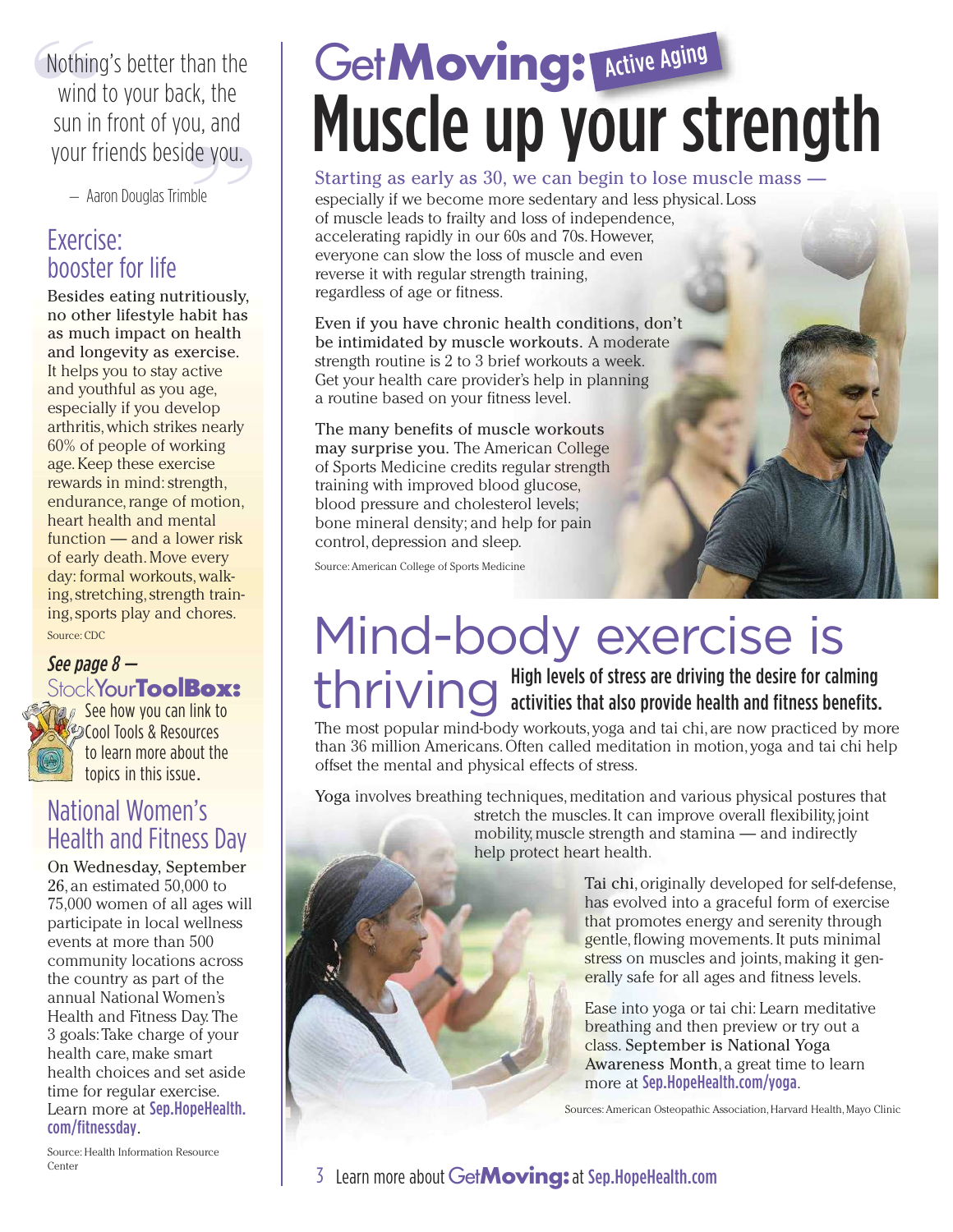### le pest<br> **d** age. **Education is the best<br>
provision for old age.** Education is the best

— Aristotle

#### Back-to-school reminder

Make sure that your children have received all the vaccinations required for school entry. Children need certain immunizations before entering pre-K, kindergarten, 7th grade and 12th grade.Ask your health care provider or school district if your child needs additional vaccines to go to school. Learn more at [Sep.HopeHealth.com/vaccines](http://Sep.HopeHealth.com/vaccines).

Source: CDC

#### Lower the pressure

#### High blood pressure (BP) affects nearly a third of American adults. To reduce BP:

**1.** Get at least 150 minutes per week of moderate-intensity consistent exercise (e.g.,brisk walking).

**2.** Adopt the Dietary Approaches to Stop Hypertension (DASH) diet; learn more at [Sep.HopeHealth.com/](http://Sep.HopeHealth.com/dash) [DASH](http://Sep.HopeHealth.com/dash).

**3.** Losing just 10% of your excess weight can be very effective.Obesity is a primary cause of high BP, especially in [children.](https://www.mayoclinic.org/diseases-conditions/high-blood-pressure/in-depth/high-blood-pressure/art-20046974)

Source: Mayo Clinic



### TheWhole**You:**PHYSICAL HEALTH September is Healthy Aging Month. Active Aging **Plan for Good Health**

Exercise and stay active at every age. Major studies indicate that regular exercise throughout life is the best strategy for slowing or reversing the effects of aging on several biological markers (biomarkers), including:

• Muscle strength: The more muscle you use the less you lose.You can increase muscle strength at every age.

• Body fat percentage. Without regular exercise your muscles shrink, fat tissue accumulates and you burn fewer calories, leading to weight gain.

• Aerobic capacity. The amount of oxygen your body circulates is a key indicator of overall fitness.Cardio exercise improves oxygen flow, boosting stamina and health.

• Blood sugar tolerance. Aging may reduce your body's sensitivity to insulin.Exercise helps increase that sensitivity and lowers your risk of type 2 diabetes.

• Blood pressure. It tends to increase as we age.But we can often prevent and reverse high blood pressure with regular exercise and weight control.

If you haven't already, discover how regular exercise can greatly improve your odds of aging well. Sources: [Healthy](https://healthyaging.net/healthy-aging-month/september-is-healthy-aging-month/) Aging,Tufts [Medical](https://www.bostonmagazine.com/sponsor-content/guidelines-for-good-health-in-your-30s-40s-50s-and-60s/) Center

### Decoding the studies behind the news

It's hard to miss medical news headlines — reports of studies, scientific claims and health warnings generate a lot of information to process, especially when the findings don't always answer your questions, or multiple studies about the same thing contradict each other.

#### For the real story behind the headlines, consider:

**1.** Size and duration of the study: Studies that last for several years or are ongoing, involving thousands of people, are more reliable than small, short-term studies.Examples of famous,long-term studies: the Framingham Heart Study,Physicians' Health Study and Nurses' Health Study.

**2.** Source of the study: Research papers published in clinical journals (such as the Journal of the American Medical Association) have been peer reviewed by experts in the same field as the papers' authors.

**3.** Type of study: In general, randomized trials, cohort (long-term,ongoing) studies and human participants provide the most relevant data.

**4.** Previous research: The more science that's available with similar findings, the more reliable the study. If the study's results are new, consider it a preliminary step with more research needed.

#### 4 Learn more about TheWhole**You:** at [Sep.HopeHealth.com](http://Sep.HopeHealth.com)

Sources: Nemours [Foundation,](http://kidshealth.org/en/parents/medical-news.html) [Harvard](https://www.health.harvard.edu/blog/medical-news-a-case-for-skepticism-201604229481/print/) Health Blog, [Benjamin](https://www.seeker.com/how-to-make-make-sense-of-medical-warnings-1770628236.html) Radford, [HealthDay](https://www.medicinenet.com/script/main/art.asp?articlekey=190298) News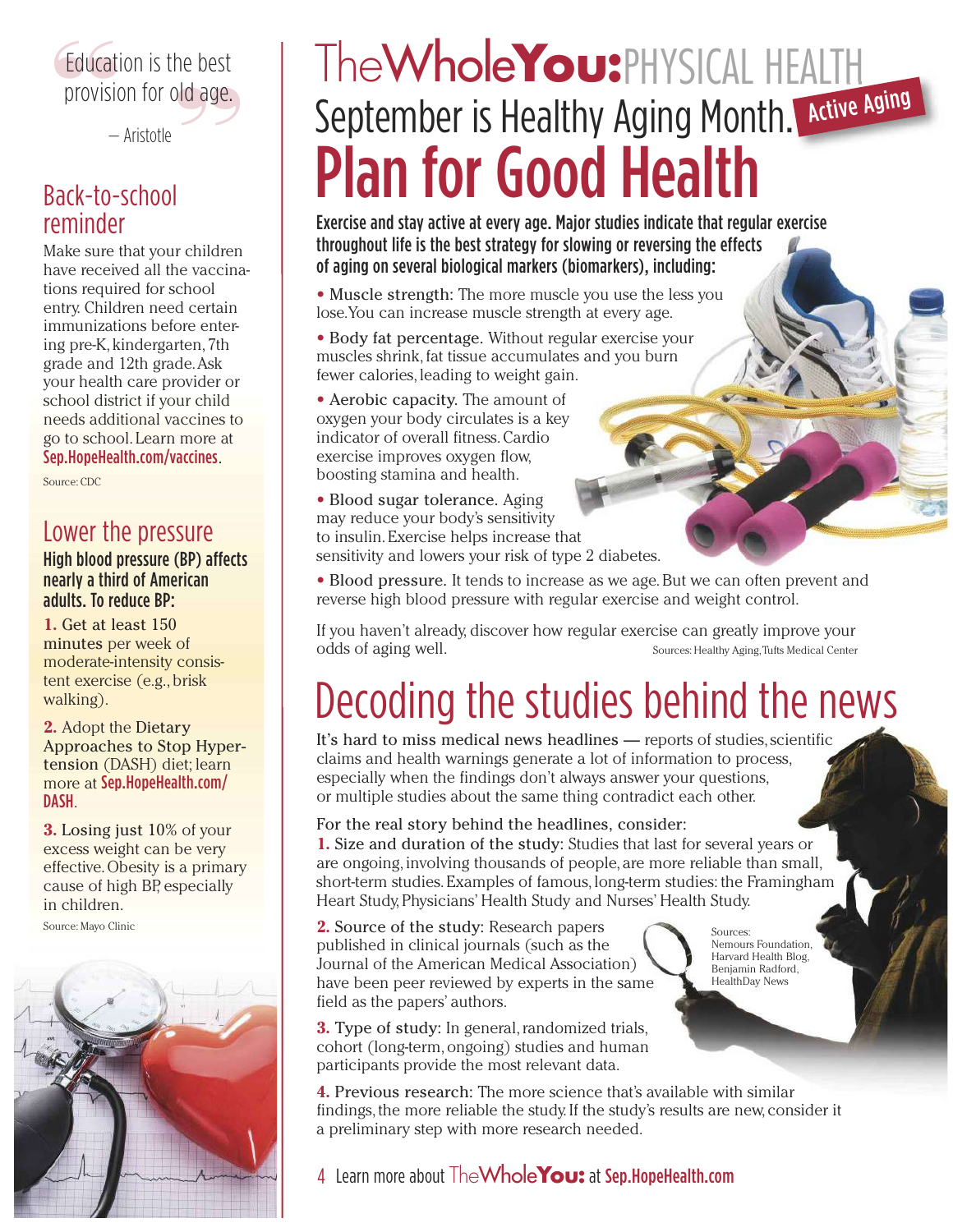#### <span id="page-4-0"></span>**or** me.<br>**" Conly 1 conde**<br>**No** one Only I can change my life. No one can do it for me.

 $-$  Carol Burnett

#### Reach out to others for good health

Loneliness may harm your health.Research into 148 studies and 300,000 participants found that social isolation as we age is linked to depression, heart disease, cognitive decline, reduced mobility and premature death. Staying engaged socially can improve health; spend time with family and friends. Recognize when you're [feeling](https://www.health.harvard.edu/?utm_source=delivra&utm_medium=email&utm_campaign=EL20180114-Exercise&utm_id=774120&dlv-ga-memberid=41459711&mid=41459711&ml=774120) low; if so,seek help. Source: Harvard Health

#### See page 8 — StockYour**Tool[Box:](http://Sep.HopeHealth.com)**

**a** a See how you can link to **Cool Tools & Resources** to learn more about the topics in this issue.

#### Can [exerci](http://Sep.HopeHealth.com)se save your brain?

Studies show regular exercise may help preserve mental skills and memory as we age, and lower the risk of developing Alzheimer's. Exercising for 30 to 60 minutes 3 to 5 times a week helps improve blood flow to the brain and may increase protective brain chemicals. Seniors with early dementia showed significant mental improvements with regular [aerobic](https://www.nia.nih.gov/health/assessing-risk-alzheimers-disease) exercise.

Source: [National](https://www.nia.nih.gov/health/assessing-risk-alzheimers-disease)



### Can depression affect aging? TheWhole**You:**Emotional/Mental Health

#### Depression can occur at any stage in life, making **Active Aging** you feel, act and look older.

It can also have a seriously negative impact on aging.When people are depressed, they often have trouble eating right, exercising and sleeping well — factors that can raise the risk of several common diseases that can shorten lifespan.

Recently, major depressive disorder has been linked (but not established as a direct cause) to accelerated aging at the cellular level,posing a greater risk for aging-related diseases including heart disease, diabetes, obesity, osteoporosis and cancer.

#### *Watch for signs of depression including:*

- Ongoing sadness and hopelessness.
- Loss of interest in normal activities.
- Insomnia and constant fatigue.
- Poor concentration and memory.
- Withdrawal and isolation. Suicidal thoughts.
- Persistent aches and pains. Substance abuse.

If symptoms persist, talk to your health care provider. Depression is treatable with medication and counseling.

Sources: [PubMed,](https://www.ncbi.nlm.nih.gov/pubmed/20376837) [Forbes,](https://www.forbes.com/sites/alicegwalton/2013/11/12/how-depression-can-speed-the-aging-process/#19544a357046) [CDC](https://www.cdc.gov/aging/mentalhealth/depression.htm)

### Practice critical thinking

Think about the last time you made a decision or took an action at work, only to realize later that it needed more careful thought. To avoid this misstep, learn critical thinking.It's a thought process that leads to fewer errors,wiser decisions and more efficient work and communication.

#### *To tune up your critical thinking skills:*

- Be alert to new ideas and methods instead of sticking with what is familiar.
- Use curiosity to help solve problems and gain new information.
- Raise your comprehension by staying focused. Listen and read carefully,take notes and think about what you're hearing or seeing.
- Collaborate with others to get fresh ideas and inspire new ways of thinking.

Will these steps slow down your workflow? With practice, they can do the opposite.When you think through what you are doing instead of acting blindly, you can be more creative,solve problems more successfully and collaborate better. That adds up to improved learning and getting more done.

Sources: Critical Thinking [Community,](http://www.criticalthinking.org/pages/critical-thinking-in-everyday-life-9-strategies/512) Open [Sesame,](https://www.opensesame.com/blog/why-critical-thinking-essential-workplace) [Business](https://www.businessnewsdaily.com/7532-critical-thinking-in-business.html) News Daily

- 
- 5 Learn more about TheWhole**You:** at [Sep.HopeHealth.com](http://Sep.HopeHealth.com)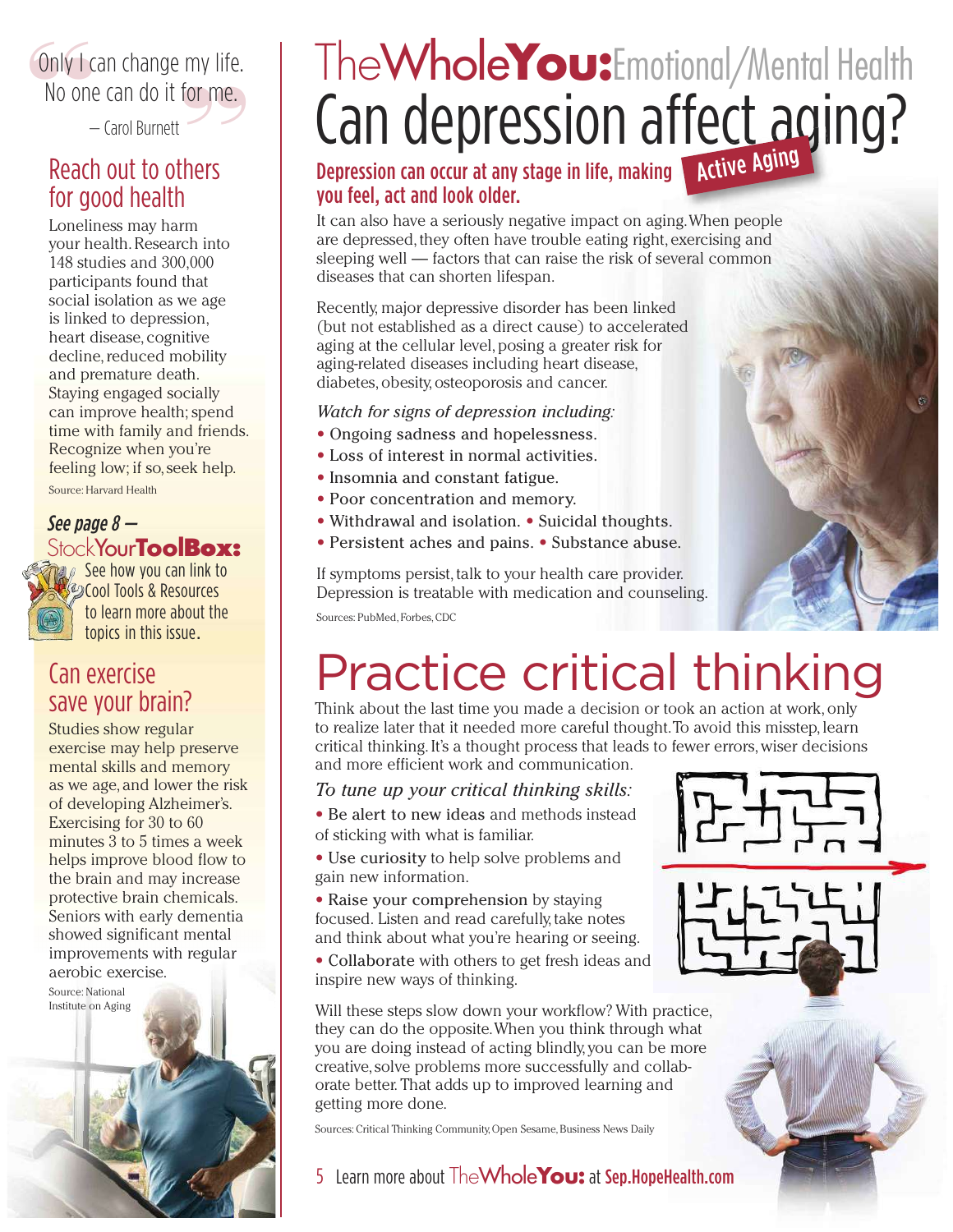<span id="page-5-0"></span>a put it i<br>**pocket.**<br><sup>Hubbard</sup> **The safe**<br>**your** m The safest way to double your money is to fold it over and put it in your pocket.

— Kin Hubbard

#### Savings bond savvy

Are you looking

for a reliable,safe way 78

to save money for the long term? Invest in government low-risk savings bonds.You can buy them from Treasury Direct (U.S. Department of the Treasury), or from a bank or broker (paper bonds are no longer available).Bonds pay interest until they mature at 30 years. You also can cash in the bonds after 1 year. Learn more at [Sep.HopeHealth.com/](http://Sep.HopeHealth.com/bonds) [bonds](http://Sep.HopeHealth.com/bonds).

— Jamie Lynn Byram, MBA, AFC, MS

#### Cheap travel tips

Travel off season, during those months when the weather isn't great,when certain activities aren't available (such as snow sports), or when most tourists don't visit. For example, consider visiting a ski town in the summer, when business slows down,or try London in the fall, to avoid the summer rush.

— Jamie Lynn Byram, MBA, AFC, MS



### Fiscal**Fitness:** Active Aging Deductions for caregivers

Caring for others can often be costly, but there are tax deductions available for caregivers.

The person you're caring for must be <sup>a</sup> spouse or dependent, defined by the IRS as someone for whom you pay at least 50% of their financial support.

#### The person must be related to you or have lived with you for at least <sup>a</sup> year. Here are a few often overlooked deductions:

• Mileage and lodging — doctor appointments, overnight stays (for medical purposes) and medical procedures all count. Keep <sup>a</sup> record of mileage and hotel costs.

• Home improvements for medical purposes — widening doorways, bathroom safety improvements, lowering kitchen cabinets — all count as long as the improvement doesn't increase the value of your home.

• Medical costs — the amount has to be greater than 7.5% of your adjusted gross income. Deductions include prescriptions, medical equipment, dental expense (including dentures), hearing aids, and bandages. Consult <sup>a</sup> tax professional or the IRS website (IRS Pub 502) for <sup>a</sup> complete list.

Always consult <sup>a</sup> tax professional or the IRS at [irs.gov](https://irs.gov) if you have any questions about qualifying deductions.

— Jamie Lynn Byram, MBA, AFC, MS

# Rebate Remptines oner yournamical year in clash

Companies offer \$6 billion a year in cash that 60% of rebates go unclaimed due to the difficulty in redeeming them?

#### The key to getting your money is making sure you follow instructions:

- Keep all receipts for items with rebates. Companies may make you mail copies or originals of all receipts.
- Send in your rebates promptly. Many companies have deadlines as short as 7 days for consumers to submit their documentation.
- Save the box. A rebate application may require the UPC code on the product packaging.
- Check your paper mail carefully. Rebate checks may be designed to resemble junk mail. Don't be fooled.
- Copy every part of your rebate claim. Companies may ask for you to resubmit, citing a mistake or loss of an application, so copies of everything are a must.
- Keep the appropriate contact information for followup. You may have to contact the company if the rebate doesn't arrive. Federal law regulates rebate offers, especially those sent in the U.S. mail. If you do the paperwork correctly, meet the deadline and still do not get your money, contact the Federal Trade Commission [\(ftc.gov\)](https://ftc.gov) for help.  $-$  Jamie Lynn Byram, MBA, AFC, MS

6 Learn more about Fiscal**Fitness:** at [Sep.HopeHealth.com](http://Sep.HopeHealth.com)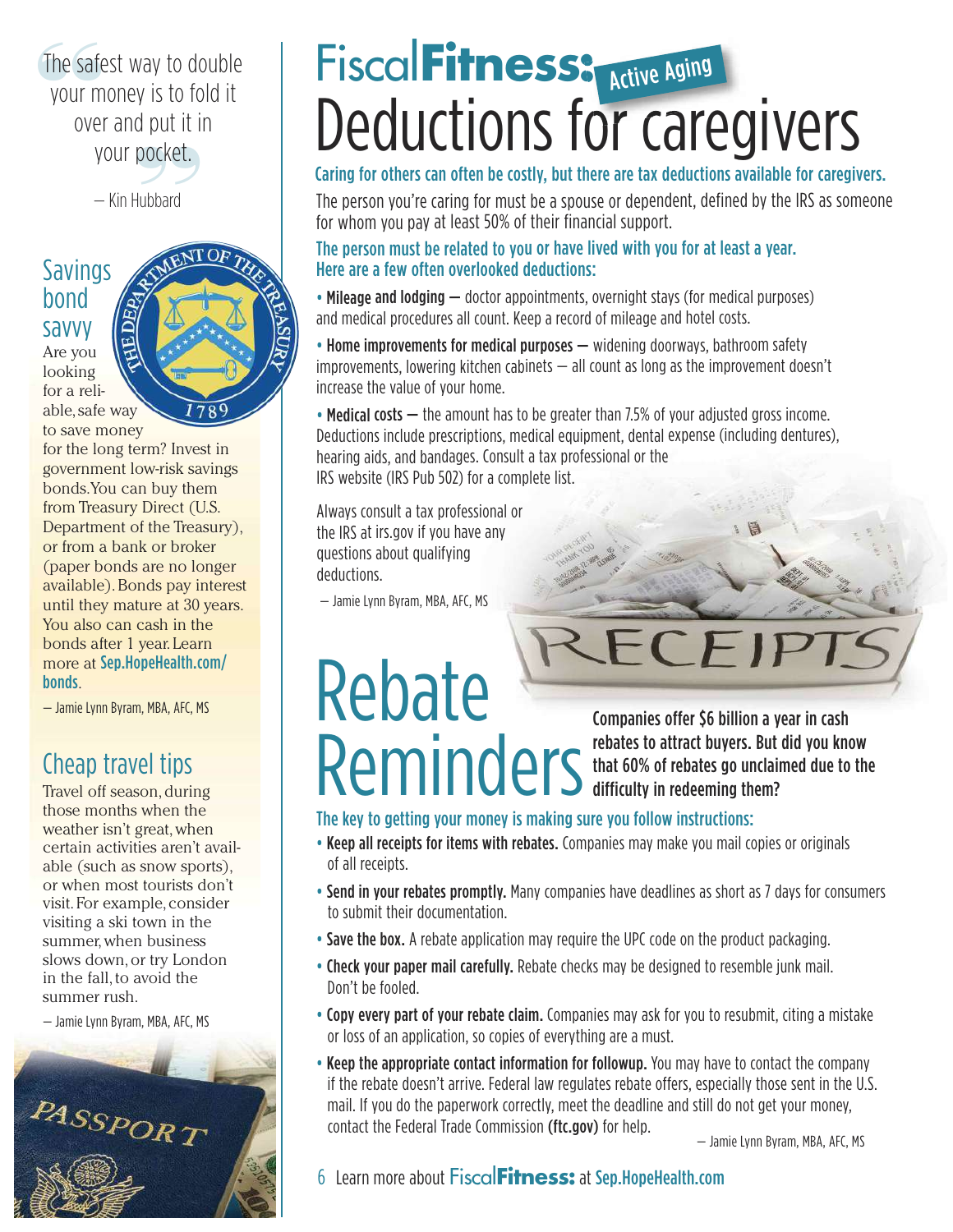<span id="page-6-0"></span>ugn enoi<br>hrough.<br><sup>arter</sup> **"**You have to have confidence in your ability, and then be tough enough to follow through.

— Rosalynn Carter

#### **Start** living tobacco free now

Nicotine addiction is a chronic illness, and your health care provider can guide you through quiting.Ask about the options to help you quit,including nicotine replacement aids and non-nicotine medicine to reduce cravings and ease the physical withdrawal symptoms. Learn more at [Sep.HopeHealth.com/smokefree](http://Sep.HopeHealth.com/smokefree).

Source: [Smokefree.gov](https://smokefree.gov/)

#### See page 8 — [Stock](http://Sep.HopeHealth.com)Your**Tool[Box:](http://Sep.HopeHealth.com)**



See how you can link to Cool Tools & Resources to learn more about the topics in this issue.

Executive Editor: Susan Cottman Medical Advisory Board: Patricia C. Buchsel, RN, MSN, FAAN Kenneth Holtyn, MS • Mary P. Hollins, MS, JD, CSHM Reed Humphrey, PhD · Gary B. Kushner, SPHR, CBP Patrick J.M. Murphy, PhD • Barbara O'Neill, CFP Zorba Paster, MD • Elizabeth Smoots, MD, FAAFP Margaret Spencer, MD • Wallace Wilkins, PhD

The information in the publication is meant to complement the advice of your health care providers, not replace it. Before making any major changes in your medications, diet or exercise, talk to your doctor.

© 2018 Ebix Inc. DBA Hope Health. All rights reserved. Unauthorized reproduction in any form of any part of this publication is a violation of federal copyright law and is strictly prohibited.

Hope Health® is a registered trademark of Ebix, LLC. Two Perimeter Park South, Suite 160 East, Birmingham, AL 35243. phone: 800-871-9525 • fax: 205-437-3084 email: [servicewellness@ebix.com](mailto:servicewellness@ebix.com) • website: [hopehealth.com](https://hopehealth.com)

Please recycle.

### Healthy**Connections:**

#### September Fill-In-The-Blanks Puzzle

#### Find out how well you know the topics covered in this issue of the newsletter.

- **•** Getting 25 to 30 grams of \_\_\_\_\_\_\_\_\_\_\_\_\_\_ at every meal helps keep muscles strong.
- **•** Exercise increases sensitivity to \_\_\_\_\_\_\_\_\_\_\_\_\_.
- **•** Salmon is a good source of \_\_\_\_\_\_\_\_\_\_\_\_\_\_\_\_. (2 words)
- As early as age 30, we can begin to lose (2 words)
- **•** September is the National Awareness Month for  $\blacksquare$
- has been linked to accelerated aging at the cellular level. (3 words)
- **•** is bad cholesterol.
- Smoking lowers \_\_\_\_\_\_\_\_\_\_\_\_\_
- **•** Investment in \_\_\_\_\_\_\_\_\_\_\_\_\_\_\_ is low risk.

*For the puzzle answer key, go to* [Sep.HopeHealth.com](http://Sep.HopeHealth.com).

#### September is Cholesterol How's your HDL? Education Month.

Keeping your LDL (bad) cholesterol low is primary to heart health. One part of controlling LDL is boosting your HDL (good) cholesterol, especially if you're at risk for heart attack or stroke.

#### Positive lifestyle habits can help improve your cholesterol levels:

**1. Getting 150 minutes per week of exercise,** preferably activity that raises your heart rate, such as brisk walking, swimming laps or running, is best for boosting HDL. Note: Get your health care provider's approval before significantly changing your exercise routine.

**2.** Lose excess weight. If you are overweight or obese, losing 5% to 10% of your current weight can raise HDL, along with reducing blood pressure and blood sugar.

**3.** Avoid trans fats. Some manufacturers have eliminated trans fats, but they remain in some processed foods, so check Nutrition Facts panels and ingredients lists. Avoiding trans fats can improve HDL and LDL levels. Choose better fats found in nuts, olive oil and avocados instead.

**4.** Reduce refined carbohydrates. Switch to whole grains, such as oats, quinoa and brown rice, instead

of white flour and white rice.

**5.** Limit sugary, fatty and highly processed foods; replace with fruits, vegetables and protein low in saturated fat.

**6.** Stop smoking. Smoking lowers your HDL and raises your LDL.

Your health care provider can determine the best approach to improving your numbers. In some Cases, statins may be beneficial. Sources: [Harvard](https://www.health.harvard.edu/newsletter_article/hdl-the-good-but-complex-cholesterol) Health, American Heart [Association](http://www.heart.org/HEARTORG/HealthyLiving/QuitSmoking/QuittingSmoking/Smoking-Do-you-really-know-the-risks_UCM_322718_Article.jsp#.W0X1kNhKjWZ)

7 Learn more about Healthy**Connections:** at [Sep.HopeHealth.com](http://Sep.HopeHealth.com)